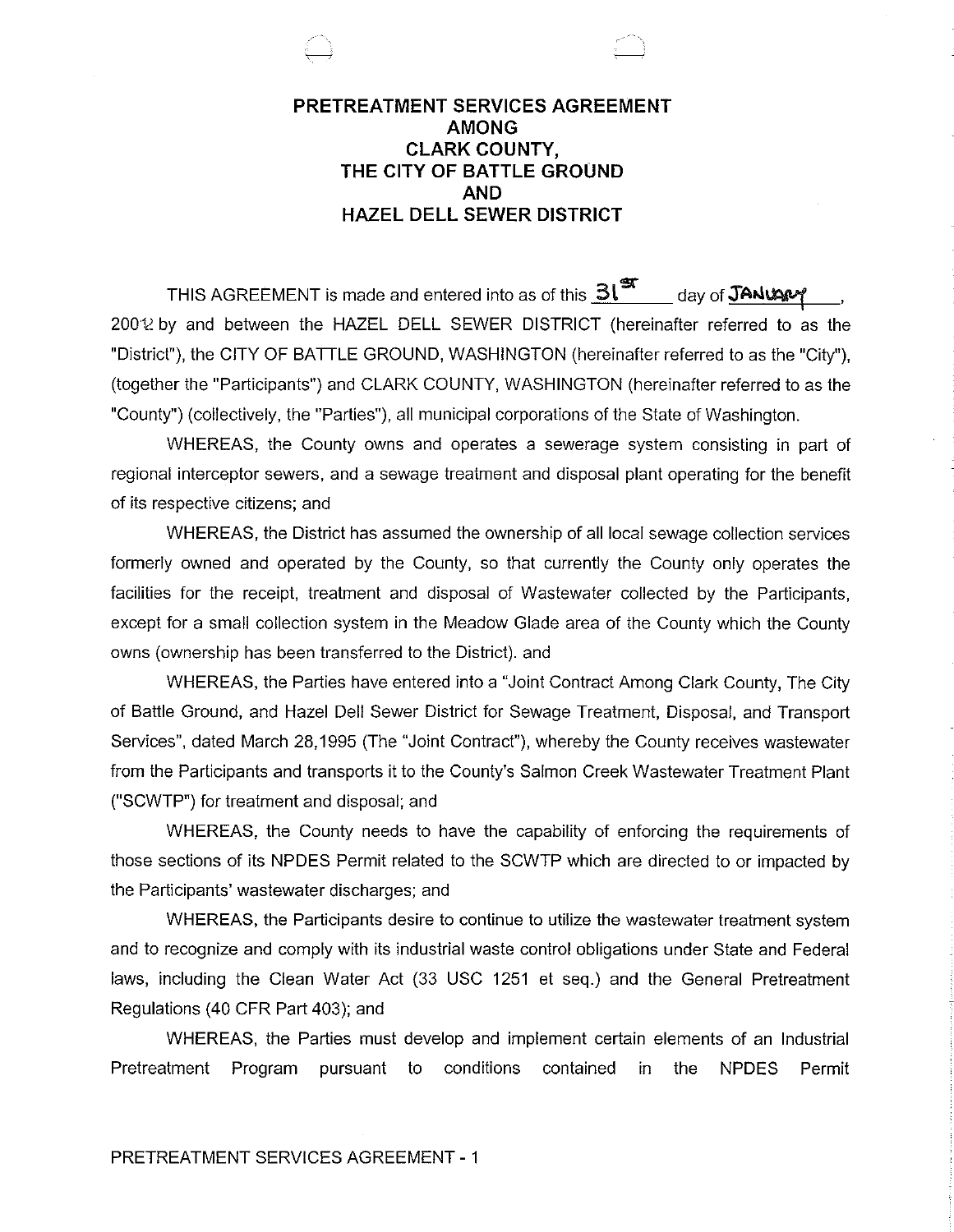(Permit # WA-002363-9 or its replacement) issued by the Washington State Department of Ecology (hereinafter referred to as "Ecology"); and

WHEREAS, in order to properly assist Ecology or the applicable Control Authority in the administration of the Industrial Wastewater Pretreatment Program, it is necessary to define appropriate jurisdictions; and

WHEREAS, it is in the best interests of the Parties and in the interest of the public health, safety, and welfare of the area served by the Parties that this Agreement be executed;

NOW, THEREFORE, in consideration of the mutual promises and covenants herein contained and for other goods and valuable consideration, it is agreed as follows:

### 1. AUTHORITY FOR CONTRACT- COMPLETENESS- TERM

 $\quad \quad \downarrow$ 

This Agreement is made and entered into in accordance with provisions of RCW 36.94.190 and 39.34. This Agreement, except where otherwise provided, shall be complete within itself. The terms of this Agreement may be amended only by written agreement of the Parties. This Agreement modifies only those provisions of the Joint Contract that conflict with the terms of this Agreement. This Agreement will remain in effect so long as the Joint Contract remains in effect. Termination of the Joint Contract shall also result in the termination of this Agreement. Any Party may terminate this Agreement upon giving thirty (30) days notice to the other Parties.

#### 2. PURPOSE

It is recognized that Ecology is currently the Control Authority for the County's Salmon Creek Wastewater Treatment Plant ("SCWTP") Industrial Pretreatment Program. The purpose of this Agreement is to define the respective roles and responsibilities of the Parties in working cooperatively to meet Ecology's supplemental requirements for the administration of the State's Industrial Pretreatment Program. This Agreement is necessary because the Participants own and operate sewage collection systems which discharge into the County's SCWTP. The Parties are required to meet Ecology's conditions of pretreatment as set forth in the National Pollutant Discharge Elimination System "NPDES" Waste Discharge Permit, number WA-002363-9 or its replacement, regulating the Salmon Creek Tributary Sewer System ("SCTSS"). This Agreement sets the groundwork for a cooperative relationship, which will prove valuable, should delegation of pretreatment program responsibilities from the State be required or desired.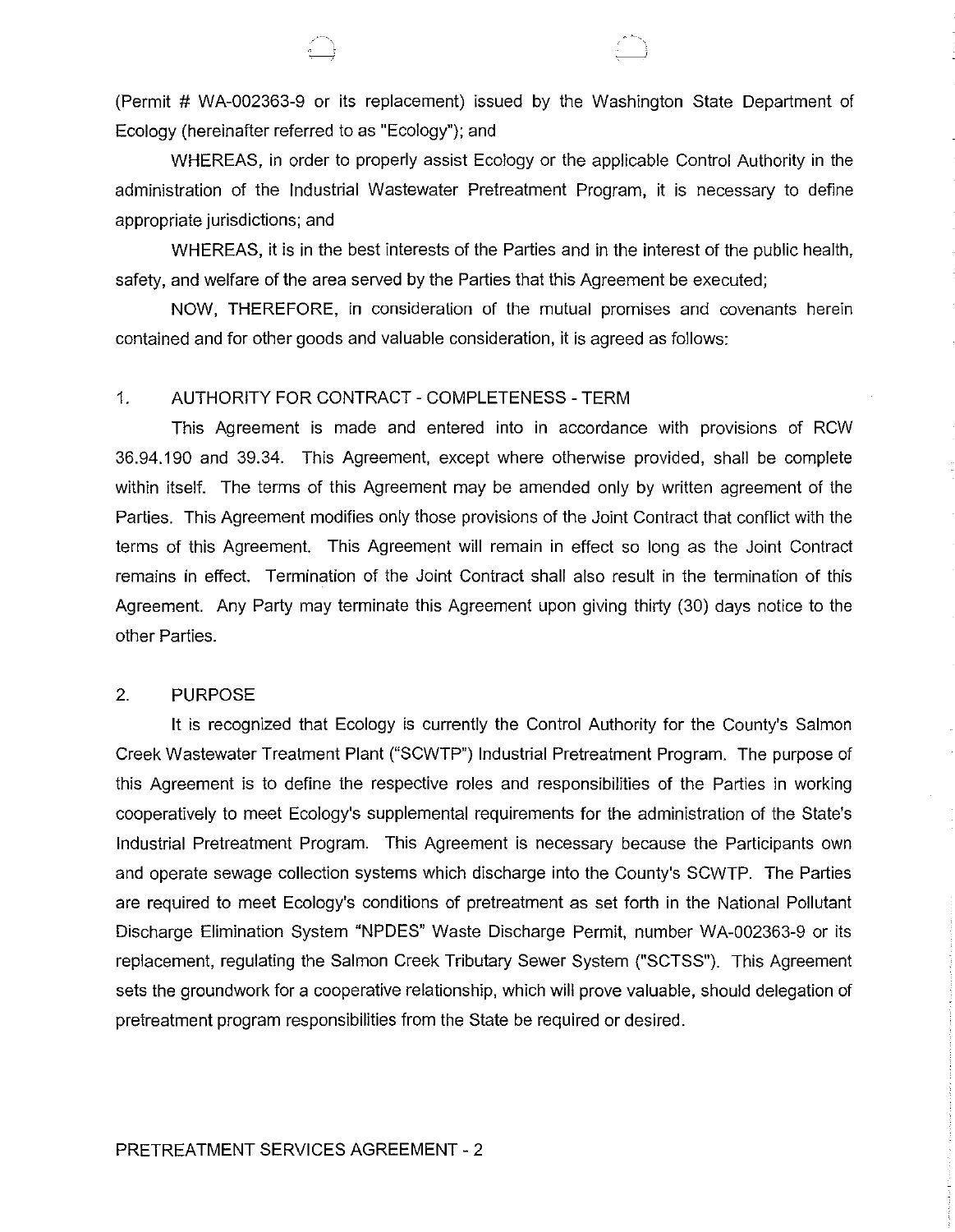#### 3. DEFINITIONS

- A. "Agreement" shall mean this Pretreatment Services Agreement
- B. "City" shall mean the City of Battle Ground, Washington, a municipal corporation, or its successor.
- C. "Control Authority" shall mean the jurisdiction delegated the authority to issue permits under the federal pretreatment program (40 CFR Part 403) to users discharging to the SCWTP (a publicly owned treatment works or "POTW").
- D. "County" shall mean Clark County, Washington, a municipal corporation, or its successor.
- E. "District" shall mean the Hazel Dell Sewer District, a special purpose District within Clark County, Washington, or its successor.
- F. "Ecology" shall mean the Washington State Department of Ecology, or its successor.
- G. "Jurisdiction" shall mean the areas within the County's political boundaries subject to the County's governmental authority, or areas within the Participant's political boundaries and service areas subject to the Participant's governmental authority.
- H. "Participants" shall mean the City and the District
- I. "Participant's Jurisdiction" shall mean the service area within which each Participant is responsible for providing wastewater collection services.
- J. "Parties" shall mean the County, the District and the City.
- K. "Pretreatment Program" shall mean an Industrial Wastewater Pretreatment Program administered by Ecology, the applicable Control Authority and/or the U.S. Environmental Protection Agency "EPA" under their respective laws and regulations and includes any requirements for local jurisdictions necessary to assist and support Ecology and/or EPA's Program. The pretreatment definitions and terms in each Participant's ordinance, resolution or code shall apply in this Agreement
- L. "Salmon Creek Tributary Sewer System" ("SCTSS") shall mean the SCWTP, as well as those sanitary sewerage collection systems, storage lagoons, and interceptor lines that are owned and operated by the Parties, that discharge wastewater to the Salmon Creek Wastewater Treatment Plant
- M. "SCWTP" shall mean Salmon Creek Wastewater Treatment Plant

PRETREATMENT SERVICES AGREEMENT- 3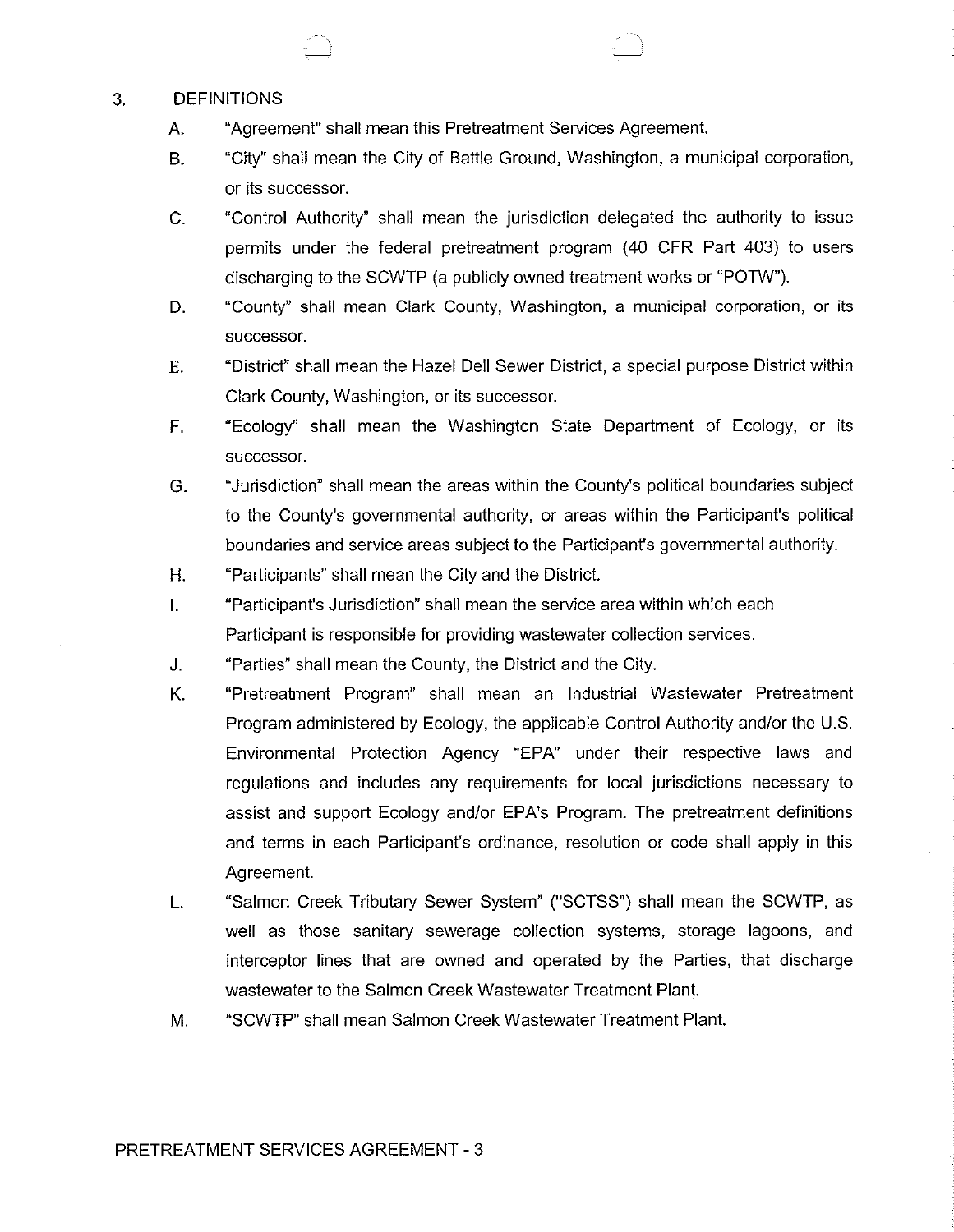### 4. PRETREATMENT PROGRAM AUTHORITY

Ecology is currently the Control Authority *over* all local jurisdictions pursuant to The Joint Contract. The District has accepted the responsibility to act as a local agency to support the State's Pretreatment Program. The County has contracted with the District, giving the District the authority for the purposes of development, administration and coordination with Ecology, or applicable Control Authority, of pretreatment requirements for all commercial and industrial users serviced by the SCTSS. The District accepts the duty, as an authorized representative of the County, to develop, administer and coordinate this local, multi-jurisdictional Pretreatment Program to facilitate Ecology in the management of the State's Industrial Pretreatment Program.

The City designates the District as the agent of the City for the purposes of development, administration, management and coordination with Ecology of the NPDES permit pretreatment requirements for all commercial and industrial users serviced by the City. The District, on behalf of and as an agent for the City, agrees to perform technical and administrative duties necessary to develop, implement and conduct the activities required by the City's pretreatment ordinance including, but not limited to the following: (1) performing industrial user surveys; (2) providing technical services, such as sampling, chemical analysis and engineering advice; (3) providing permit assistance; (4) conducting inspection and compliance monitoring; and (5) coordinating Ecology information. In addition, the District is authorized, as an agent of the City, to take emergency action to stop or prevent any discharge that presents or may present an imminent danger to the health or welfare of humans, that reasonably appears to threaten the environment, or that threatens to interfere with the operation of the SCTSS.

### 5. APPLICABILITY

This Agreement shall apply to all commercial and industrial users discharging to the SCTSS, according to the most stringent requirements or individual discharge limits listed by the applicable Control Authority, the Participant's or the County. Any commercial or industrial user that discharges into a Participant's Jurisdiction but is located outside of the Participant's Jurisdiction shall enter into an agreement with the Participant.

# 6. INTERAGENCY COMMUNICATIONS

The management responsibilities for the duties of this Agreement are assigned to the following staff of each Party. All communications and reports in connection with this Agreement, unless otherwise noted, shall be directed to these staff.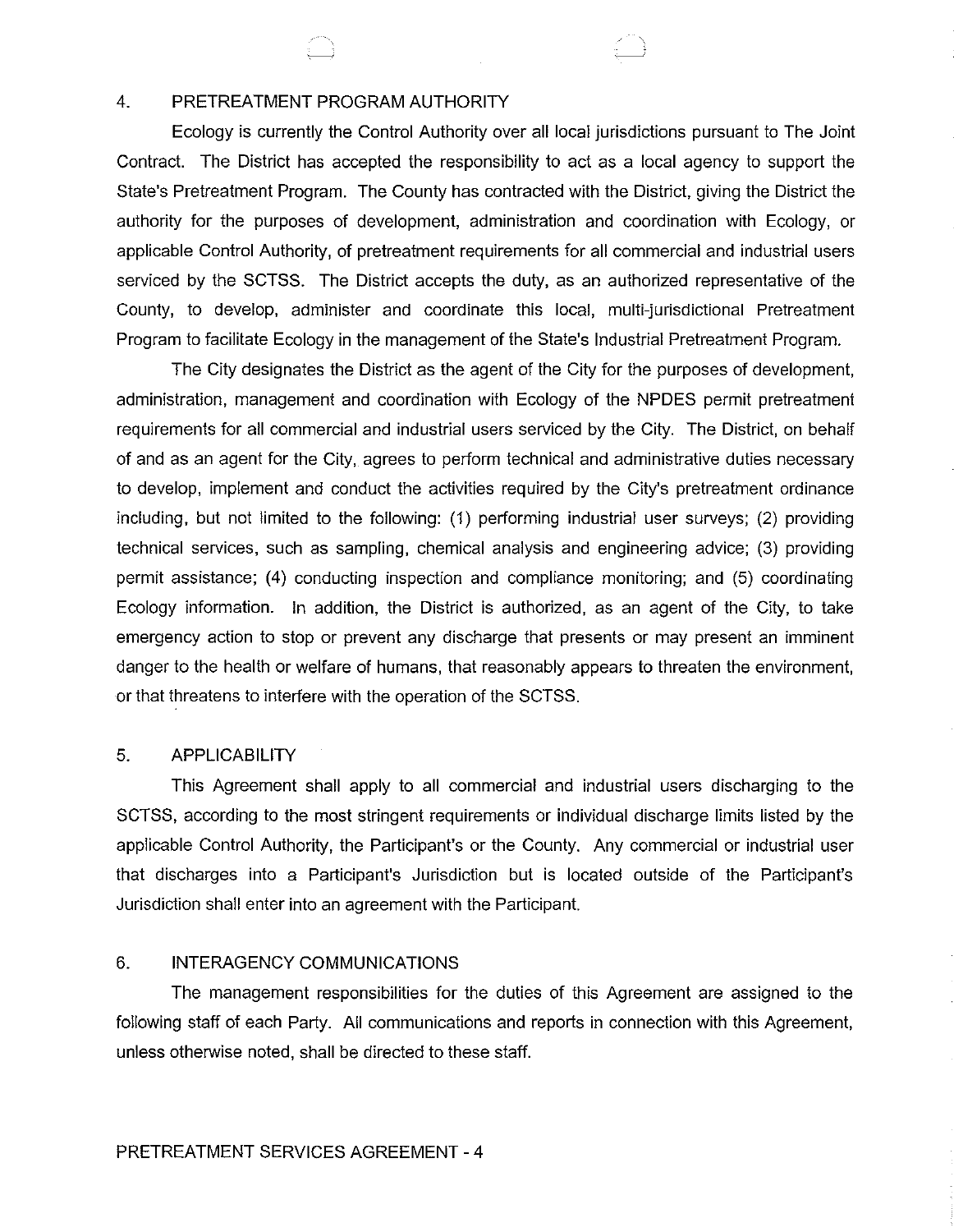



# INTERAGENCY REPORTING INFORMATION

| Clark County:                | <b>Battle Ground:</b>        | Hazel Dell Sewer District:     |
|------------------------------|------------------------------|--------------------------------|
| <b>SCWTP Manager</b>         | <b>Public Works Director</b> | Manager/Asst. Manager          |
| Salmon Creek Treatment Plant | P.O. Box 37                  | 8000 NE 52 <sup>nd</sup> Court |
| 15100 NW McCann Road         | Battle Ground, WA 98604      | Vancouver, WA 98662            |
| Vancouver, WA 98685          |                              |                                |

| <b>Emergency Spill Reporting</b>                                                           |                                                                                                                                            |                                                                                |  |
|--------------------------------------------------------------------------------------------|--------------------------------------------------------------------------------------------------------------------------------------------|--------------------------------------------------------------------------------|--|
| 24-Hour Response<br>$(360) 696 - 0777$<br>Salmon Creek Treatment Plant<br>$(360)$ 397-2271 | <b>Battle Ground</b><br>City Hall (360) 342-5000<br>Public Works (360) 342-5060                                                            | <b>Hazel Dell Sewer District</b><br>Pretreatment Coordinator<br>(360) 750-5876 |  |
| Pager 408 - 3260<br>Southwest Washington<br><b>Health District</b><br>$(360)$ 397-8428     | Water Quality Engineer (Permits)<br>Southwest Regional Office<br>PO Box 47775<br>Olympia, WA 98504-7775<br>24 Hour Response (360) 407-6300 |                                                                                |  |

# 7. INFORMATION MANAGEMENT

In order to inform all commercial and industrial users within the Participants' Jurisdiction of their responsibilities under the Pretreatment Program and the District's role in administering the Pretreatment Program, the Participants shall provide to such users, at a minimum, the following information:

A. An explanation of the administrative arrangements of this Agreement, clearly indicating that the District has been designated as the County and City's agent to assist Ecology in the administration of pretreatment regulations and the monitoring of commercial and industrial users in the Jurisdiction.

B. Information concerning the program, including applicable discharge prohibitions and restrictions, permit processing, accidental spill prevention, reporting requirements and enforcement sanctions.

C. The name, telephone number and address of appropriate officials and employees of the Parties from whom further information can be obtained.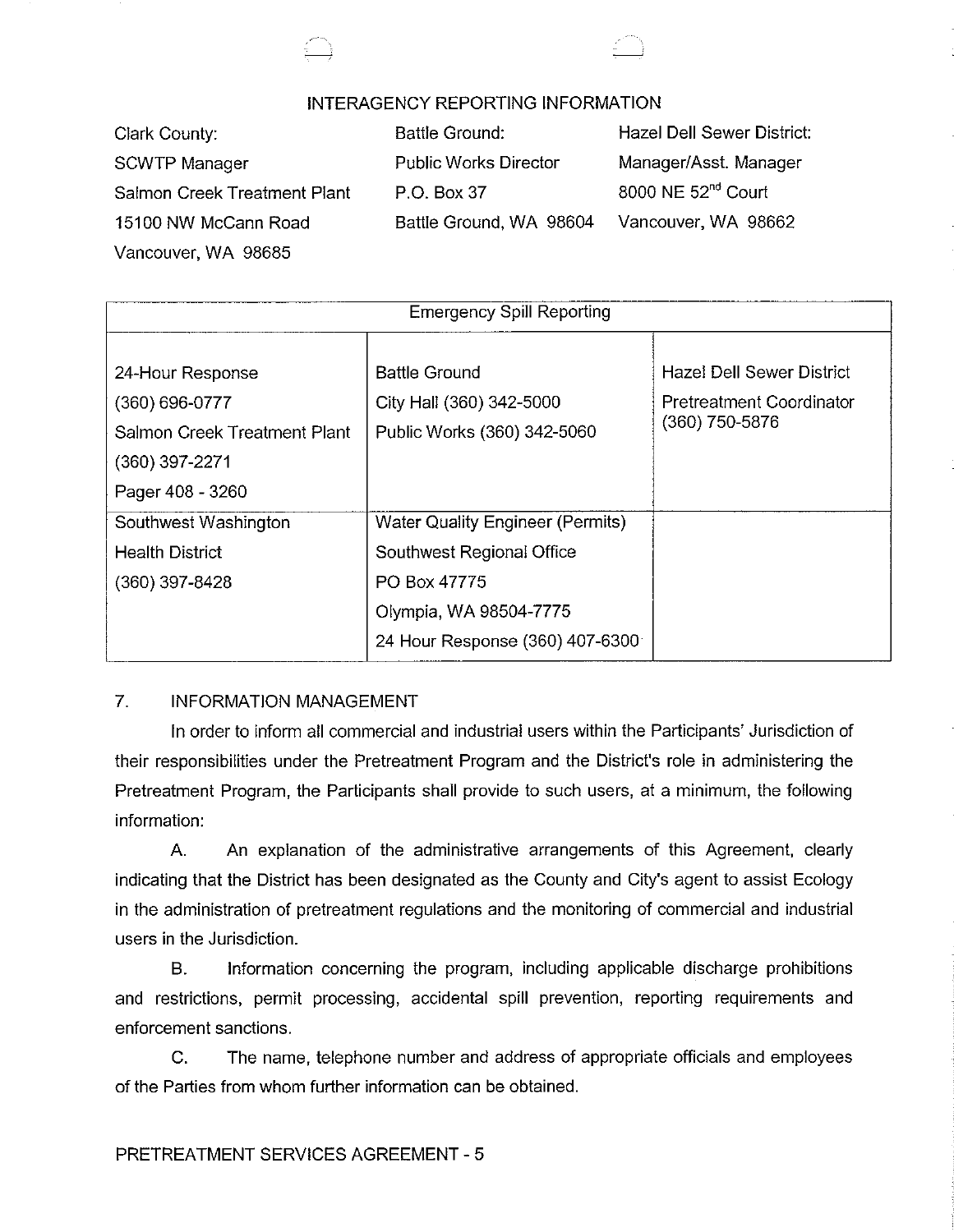Prior to connection to the SCTSS, all new commercial and industrial users shall be informed of their responsibility to provide survey information and shall be provided with general information concerning the Pretreatment Program.

### 8. COMMERCIAL AND INDUSTRIAL USER IDENTIFICATION

To identify and survey all commercial and industrial users the Parties shall require all commercial and industrial users to fully complete the appropriate section of the District's or the City's environmental user survey form.

At a minimum, commercial and industrial users will be processed as follows:

A. All new and existing users connected or applying for connection to the SCTSS shall complete and submit an environmental survey in accordance with City and District procedures.

B. The District will review the environmental survey submitted by the commercial and industrial user and determine if the user shall submit a more detailed environmental survey in accordance with City and District procedures.

C. Upon receipt of the completed environmental survey, the District will review and evaluate the information and determine if an Industrial Wastewater Discharge Permit is required. If a permit is required, the information will be forwarded to Ecology with a copy to the County and to the City for users within the City's Jurisdiction.

D. Each Participant will be responsible for forwarding a copy of all completed surveys to the District.

E. The District, on behalf of the County and City, will submit an annual report to Ecology specifying the users surveyed in each category. Copies of the report will be sent to the County and City.

# 9. EMERGENCY RESPONSE, NOTIFICATION AND SPILL PREVENTION

Each Party shall develop and implement it's own Emergency Spill Response Plan ("Emergency Plan"). The Emergency Plan shall contain procedures to provide spill control containment and appropriate notification of the Parties. The Parties will take appropriate action, consistent with the Emergency Plan, in the event of the entry or possible entry into the SCTSS of any material that might damage the sewerage collection systems, and the treatment system, interfere with treatment processes, affect sludge disposal, cause the Parties to violate any condition of the NPDES permit, or create unsafe conditions for Party officials and employees or the public.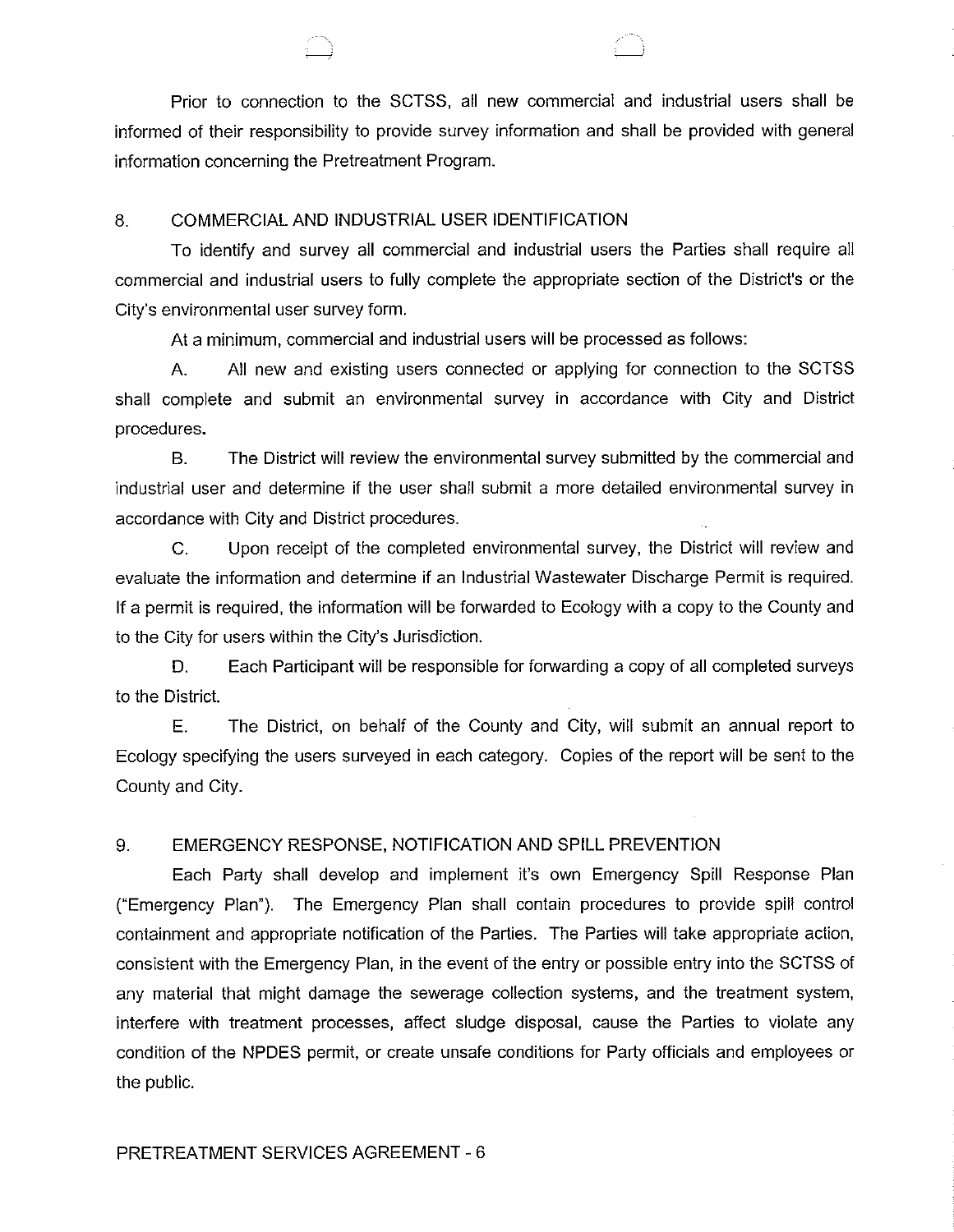The Parties will jointly develop a program for identifying users that handle, store or use hazardous or toxic material or substances regulated by local, state or federal law; of their requirement and the submittal of an accidental spill prevention plan.

#### 10. PERMITIING, MONITORING AND SAMPLING

The District will act as the local authorized representative of the Parties for coordinating with Ecology, or the applicable Control Authority, the permit administration and management, discharge monitoring, sample collection, laboratory analysis and compliance inspections as required by the Pretreatment Program.

Upon reasonable notice to a Participant's staff person identified in Section 6 of this agreement, and to the extent authorized by law, any authorized agent, officer or employee of the County may enter and inspect, at any reasonable time, the part of the sewer system of the Participant, that is connected to a commercial or industrial wastewater discharge for the purpose of determining compliance with pretreatment requirements. The right of entry and inspection shall include access to public streets, easements, and property within which the affected system is located. Additionally, any authorized agent, officer or employee of the County shall be permitted. as appropriate, and upon reasonable notice to such Participant staff person and the private owners, to enter onto private property to inspect commercial or industrial wastewater discharges. The right of inspection shall include on-site inspection of pretreatment and sewer facilities, observation, measurement, sampling, testing, and access to (with the right to copy) all pertinent compliance records located on the premises of the commercial or industrial user. The County shall have the right of entry and inspection of each Party's facilities, for the purposes of observation, measurement, sampling, testing and access to (with the right to copy) all records and documentation of operating procedures, process information, past upsets and violations, legal matters (except privileged documents), laboratory self-monitoring reports, analytical testing results, sludge management data, annual and monthly reports to Ecology and plant expansion information relative to pretreatment.

Upon reasonable notice to the County's staff person identified in section 6 of this agreement and to the intent authorized by law, any authorized agent, officer or employee of the District or City may enter and inspect, at any reasonable time, the SCWTP for the purpose of determining compliance with pretreatment requirements. The right of entry and inspection shall include on-site inspection of treatment facilities, observation, measurement, sampling, testing, and access to (with the right to copy) all records and documentation of operating procedures, process information, past upsets and violations, legal matters (except priviledged documents),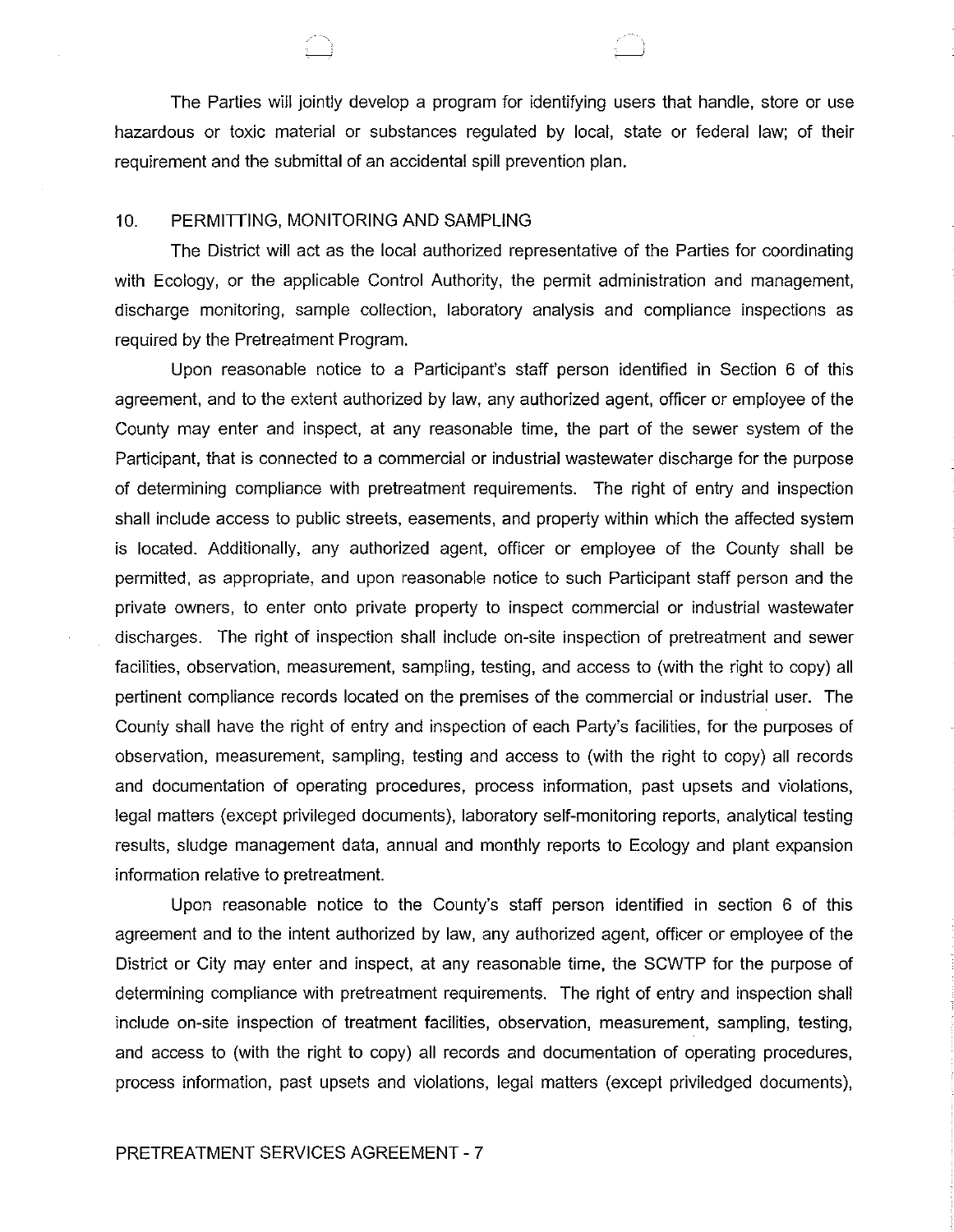laboratory self-monitoring reports, analytical testing results, sludge management data, annual and monthly reports to Ecology and plant expansion information relative to pretreatment.

#### 11. ENFORCEMENT

Ecology is currently the Control Authority for the SCTSS and has the authority to enforce the provisions of the Pretreatment Program as required by federal, state and local regulations.

The District hereby designates the County as the agent of the District to enforce the District's Pretreatment Resolution No.1031, as now in effect and as hereafter amended, against users located in the District's Jurisdiction. The County hereby accepts the designation.

The City will enforce the City's Pretreatment Ordinance within the City's jurisdiction. When a Participant becomes aware that a customer in its Jurisdiction is in violation of applicable discharge regulations or permit requirements, it shall notify the County and Ecology, or the applicable Control Authority, so that appropriate enforcement action is taken in accordance with its applicable ordinance/resolution or enforcement guidelines to eliminate the violation. Failure by the Participant to so notify the County and Ecology, or the applicable Control Authority, shall be a violation of this Agreement.

Where a spill potential or discharge to the SCTSS appears to present an imminent danger to the health and welfare of persons or to interfere with the operation of the SCTSS, the applicable Participant shall immediately initiate steps to eliminate the spill potential and to halt or prevent the discharge.

In the event the Participant does not carry out full enforcement of the federal, state and local pretreatment regulations as determined by the County, the County is authorized to take such enforcement action as it deems appropriate directly against offending dischargers connected to the SCTSS pursuant to 40 CFR 403.8(f)(1)(vi). In the event the County proposes to take such enforcement action, it shall notify the appropriate Participant in writing and shall seek agreement with that Participant concerning the nature of the violation and the appropriate enforcement action. In the case of an emergency, as determined by the County, this written notice requirement shall be waived, but actual notice shall be given as soon as practicable and followed by written confirmation.

If the County determines that a Participant has failed or has refused to fulfill any federal, state, or local health regulations concerning that Participant's pretreatment obligations, or that any commercial or industrial discharger is violating the pretreatment ordinance/resolution or Program, and if the Participant has not fulfilled its obligations after having received due notice, (as described above) then the County may develop and issue a remedial plan containing a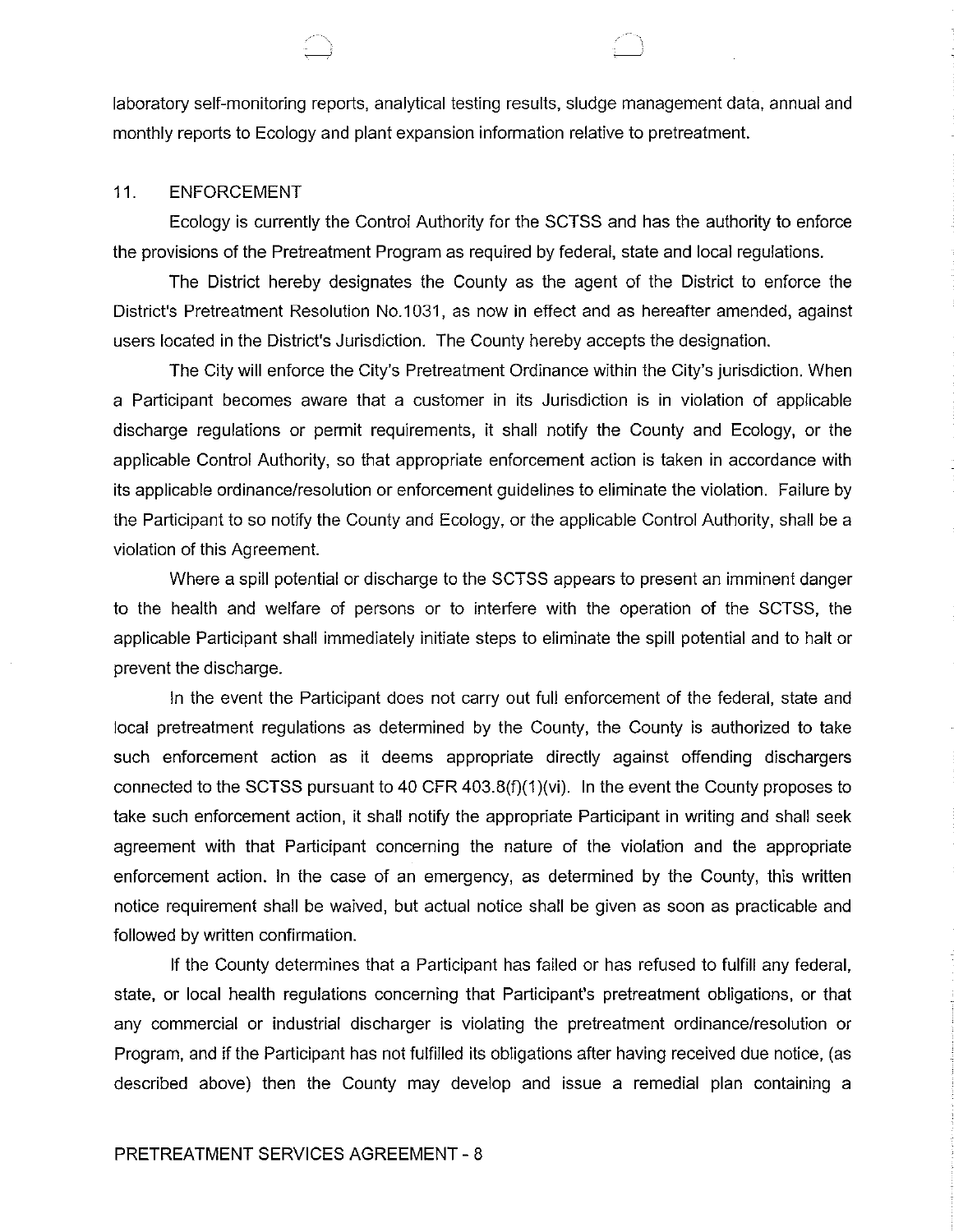description of the nature of the pretreatment deficiencies, an enumeration of necessary steps to be taken by the Participant, and a reasonable time schedule for attaining necessary compliance with all pretreatment requirements. The Participant agrees to immediately implement such plans. Should the Participant fail to do so, it is hereby agreed that such plan shall be specifically enforceable in a court of competent jurisdiction. If a Participant fails to satisfy the obligations set forth under the terms of any remedial plan, the County may, upon 30 days written notice, refuse to accept any industrial waste discharges from that Participant. Should any commercial or industrial discharger fail or refuse to comply with the pretreatment ordinance/resolution or Program, or with the remedial plan, the Participant shall seek, if appropriate, injunctive relief against such discharger. Each Party shall be kept up-to-date on all such enforcement actions through direct assistance or copies of all documents, or both, as appropriate.

 $\bigoplus$ 

The applicable Participant shall reimburse reasonable costs incurred by the County in association with enforcement actions. Costs incurred by any of the Parties beyond those costs identified as part of the annual Pretreatment Program budget established pursuant to Section 14 of this Agreement shall be the responsibility of the applicable Participant.

All fines levied for violations of Pretreatment Program ordinances/resolutions or discharge limits shall become the property of the individual Participant.

### 12. LOCAL LIMITS

An essential element of the local pretreatment support program is the development of technically based numerical effluent limitations {"local limits") on the discharge of incompatible pollutants to the Publicly Owned Treatment Works ("POTW"). Under the authority of Section 307(b) and 402{b){8) of the Clean Water Act, and implementing regulations (40 CFR 403), the Parties have been required to submit an evaluation of the ability of the SCWTP to receive and adequately treat non-domestic wastes, and revise limitations for all commercial and industrial users, if necessary, regardless of category or subcategory. The District will perform the evaluations that are necessary to develop revised local limits as required by 40 CFR 403.5(c)(1), or to demonstrate that they are not necessary. If revisions or additions to local limits become necessary, the District or applicable Control Authority will forward to the Parties a copy of the intended revisions or additions ninety (90) days prior to enactment. The Parties shall adopt any such revisions or additions within ninety (90) days of the County's adoption. These limitations shall be incorporated by codification directly into the Participant's pretreatment ordinance/resolution.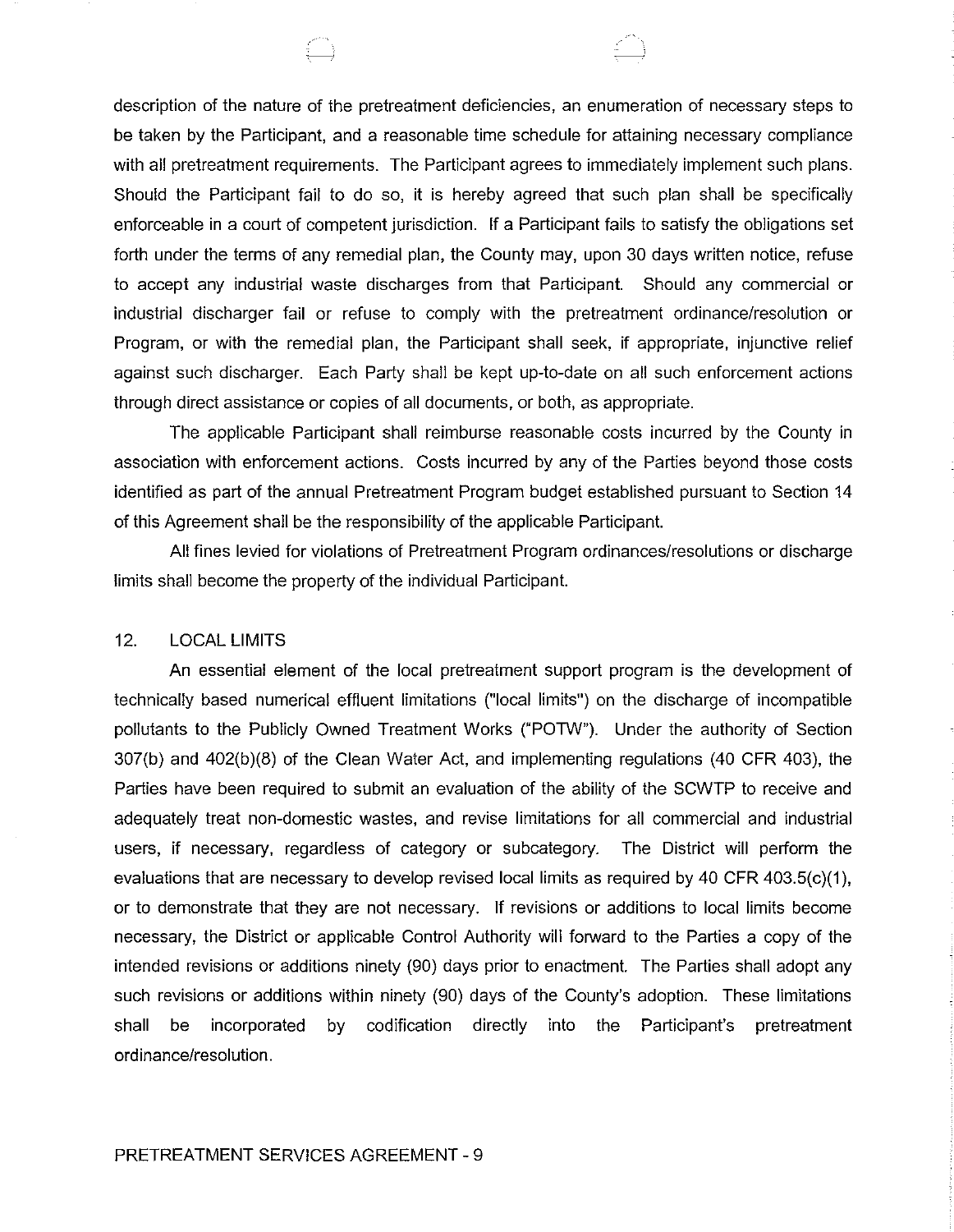#### 13. ORDINANCES/RESOLUTIONS

Each Participant has adopted a pretreatment resolution/ordinance that conforms to the minimum legal requirements contained in the Federal Pretreatment Regulations (40 CFR Part 403) and that incorporate any other legal authorities specifically mandated by this Agreement or otherwise necessary to implement procedures outlined in this Agreement or in any current or future Federal or State pretreatment legislation and/or regulations. Whenever a Participant discovers a need to amend its pretreatment ordinance/resolution, it will immediately notify all other Parties. For purposes of this agreement, immediate notification means forwarding a copy of the proposed amendments within five (5) business days prior to enactment thereof. The Participants agree to enact amendments at least as stringent as those required or adopted by the applicable Control Authority. The Parties agree to periodically review their respective ordinances or resolutions and jointly draft and adopt amendments to their respective ordinances or resolutions when deemed necessary for the effective administration of the Pretreatment Program. At a minimum, such review shall be conducted in conjunction with the review of this Agreement (see Section 17); however, any Party, or the Control Authority, may request a joint review whenever deemed necessary.

### 14. COSTS OF PRETREATMENT ADMINISTRATION

The Participants shall be jointly responsible for the costs associated with the development and administration of the Pretreatment Program. Except for those enforcement costs dealt with in Section 11 of this Agreement, the allocation of the Pretreatment Program costs will be in accordance with Section 5 of the Contract Between Hazel Dell Sewer District and the City of Battle Ground for Sewage Treatment Capacity and Payment dated March 28, 1995. On an annual basis, the Parties shall establish a proposed budget and scope of work for the management and operations of the Pretreatment Program for the upcoming year. The District shall submit the budget, on or before September 1 of each year, to the County for use in calculating its overall maintenance and operations budget. On a quarterly basis, the District will provide an invoice to the County for reimbursement of actual costs, expenses and other financial activities incurred in association to the Pretreatment Program for the period.

### 15. BOUNDARY CHANGES BY ANNEXATION

Should any Participant acquire additional service area from another, due to boundary changes between the Participants or for other reasons, the Participant receiving the additional service area shall become the responsible Participant under this Agreement. Transfer of any